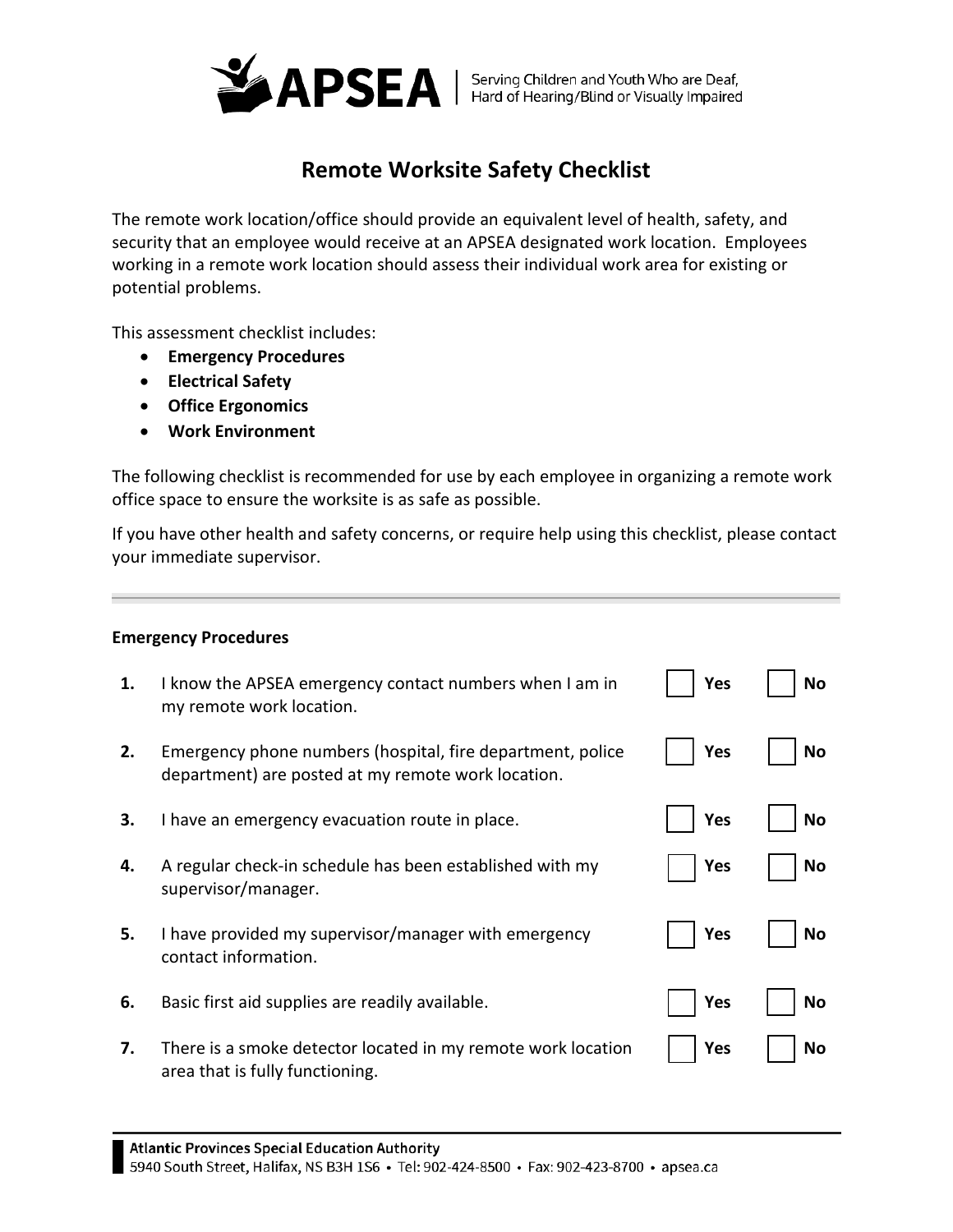- **8.** *(If I have fuel burning appliances)* There is a carbon monoxide detector located in my remote work location that is fully functioning.
- **9.** There is a fire extinguisher located in my remote work location area that is functioning.
- **10.** I am aware that all incidents must be immediately reported to my supervisor/manager and an *Accident-Incident-Near Miss Report* (available on the APSEA Website – Staff Portal) must be completed.

## **Electrical Safety**

- **1.** I have adequate surge protection in place with all electrical equipment.
- **2.** Outlets are not overloaded. **Yes No**
- **3.** Power bars are used in place of extension cords where possible. If extension cords are used, they are CSA approved and grounded by three prongs.
- **4.** All electrical cords are in good condition and working properly.  $\vert \cdot \vert$  **Yes**  $\vert \cdot \vert$  **No**
- **5.** All electrical cords are neatly secured, out of the way, and anchored when possible.
- **6.** There is sufficient ventilation room available around all electrical equipment.
- **7.** Any electrical panels in the remote work location are properly covered and easily accessible.
- **8.** Any electrical enclosures (switches, outlets, receptacles, junction boxes) have tight-fitting covers or plates.

| N/A |    |
|-----|----|
| Yes | No |
| Yes | No |
| Yes | ۱o |

**Yes**  $\vert$  **No** 

**Yes** | | **No** 

**Yes** | | **No** 

**Yes** | | **No** 

**Yes** | | **No** 

Yes | | No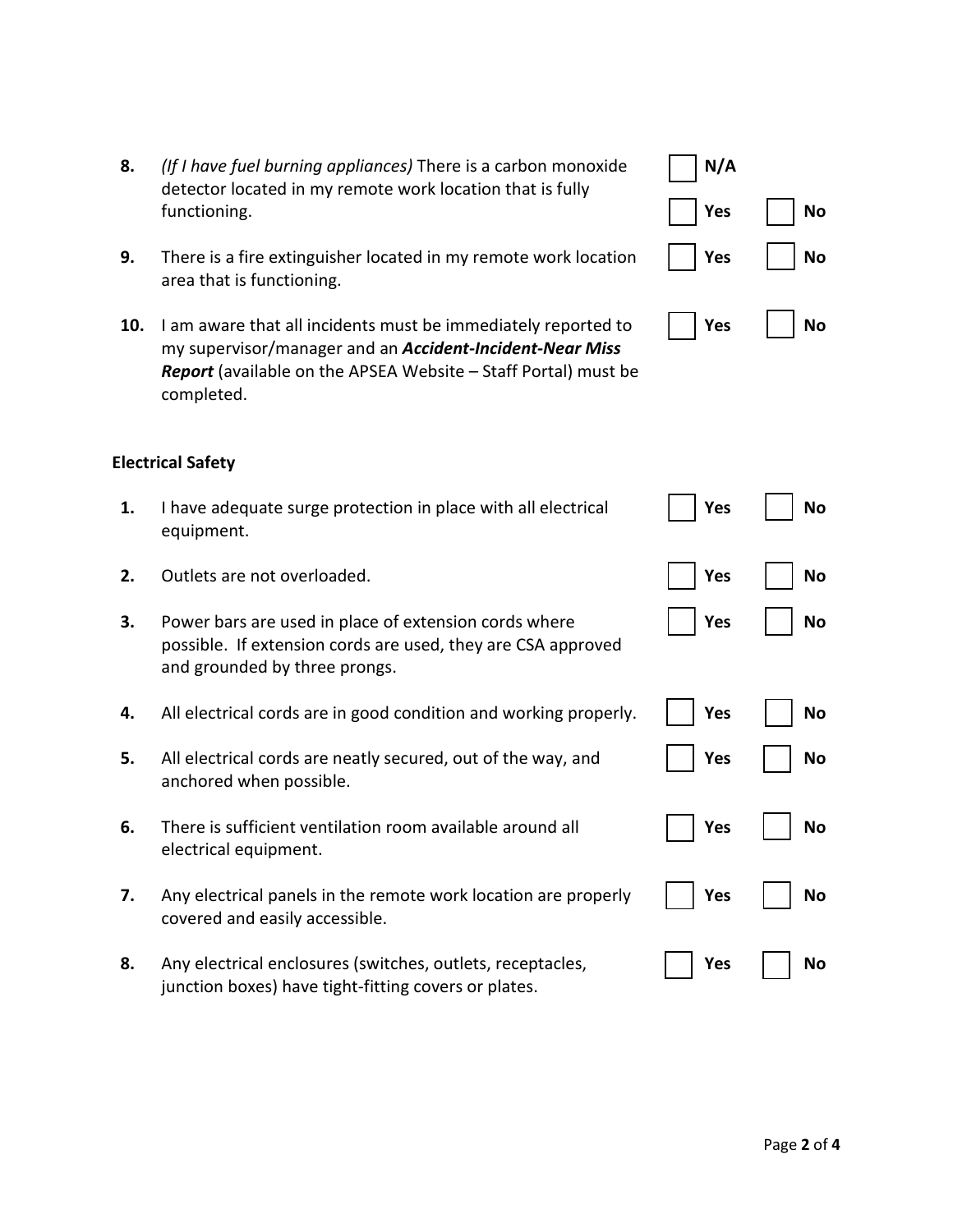## **Office Ergonomics**

| 1. | Desk, chair, computer, and other equipment are of appropriate<br>design and arranged to eliminate strain on all parts of the<br>body.                                   | Yes        | <b>No</b> |
|----|-------------------------------------------------------------------------------------------------------------------------------------------------------------------------|------------|-----------|
| 2. | I make efforts to work in a neutral and supportive position with<br>proper posture.                                                                                     | <b>Yes</b> | <b>No</b> |
| 3. | I take frequent mini breaks at my desk and regular work breaks<br>away from my desk.                                                                                    | <b>Yes</b> | <b>No</b> |
| 4. | I stretch throughout the day.                                                                                                                                           | <b>Yes</b> | <b>No</b> |
| 5. | I am aware that it is my responsibility to be aware of<br>recommended office ergonomics, and to direct any questions<br>or concerns to my immediate supervisor/manager. | <b>Yes</b> | No        |
| 6. | There is sufficient lighting in my workspace.                                                                                                                           | Yes        | No        |
| 7. | Supplies are stored in a manner that does not require awkward<br>body positioning or lifting.                                                                           | Yes        | No        |
|    | <b>Work Environment</b>                                                                                                                                                 |            |           |
| 1. | The remote work location has a clearly defined workspace that<br>is kept clean and orderly.                                                                             | Yes        | No        |
| 2. | Supplies and equipment (both departmental and employee-<br>owned) are in good condition.                                                                                | <b>Yes</b> | <b>No</b> |
| 3. | All lighting is working properly and is sufficient for my needs.                                                                                                        | Yes        | No        |
| 4. | The area is well ventilated and heated.                                                                                                                                 | Yes        | No        |
| 5. | Exits are free of obstructions.                                                                                                                                         | <b>Yes</b> | No        |
| 6. | Storage is organized to minimize risks of fire.                                                                                                                         | Yes        | No        |